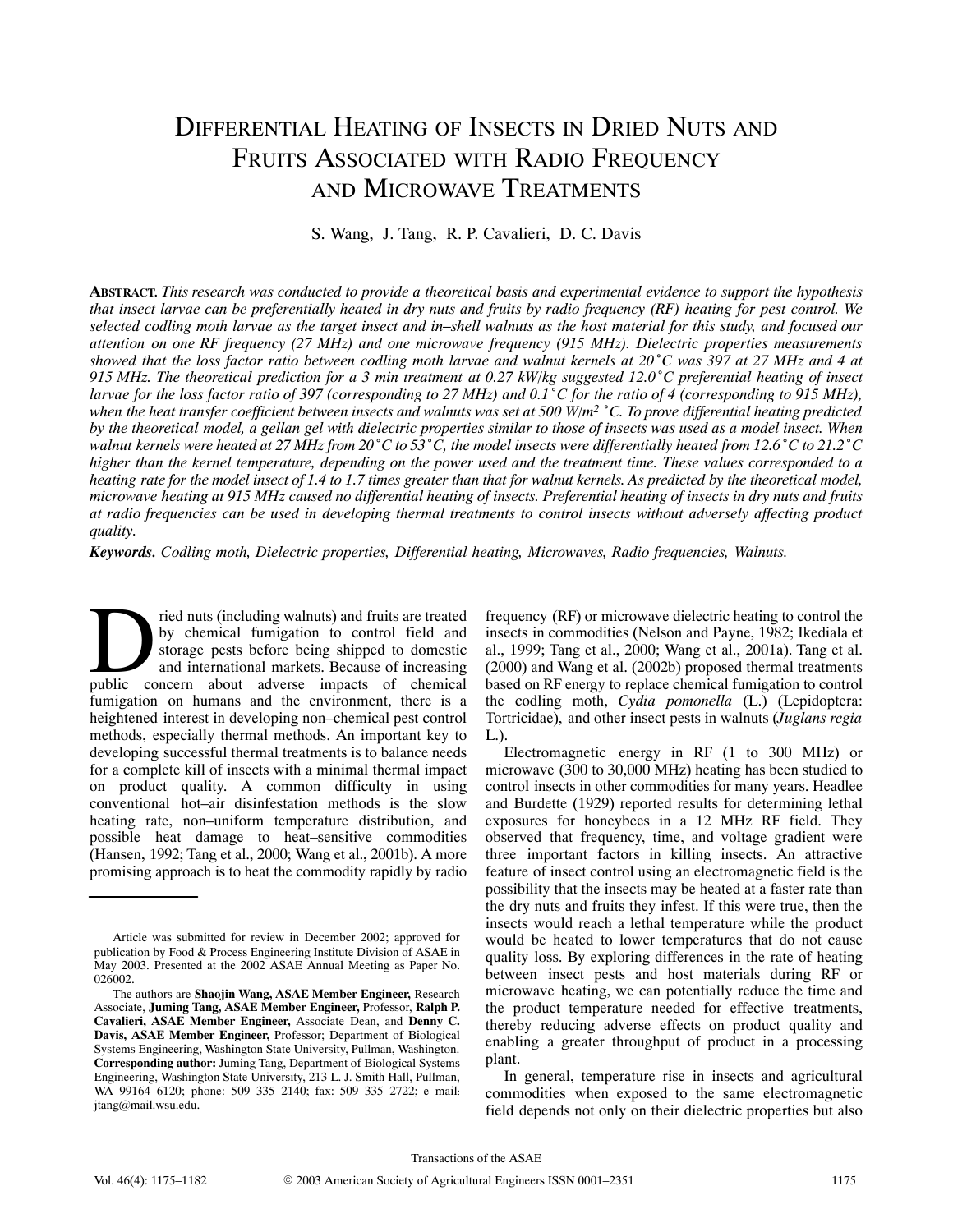on other physical properties, such as density and heat capacity. Frings (1952), Thomas (1952), and Watters (1962) pointed out that the dielectric loss factor of the insects must be higher than that of the host materials for possible differential heating. They concluded that there was little chance that the insects can be preferentially heated in fruits and vegetables. Based on dielectric properties measurements, Nelson and Charity (1972) suggested that it would be possible to generate differential heating in rice weevil, *Sitophilus oryzae* (L.), in hard red winter wheat in a frequency range between 10 and 100 MHz. Nelson and Payne (1982) observed that an RF heating treatment at 40 MHz was more effective in killing pecan weevil, *Curculio caryae* (Horn) (Coleoptera: Curculionidae), in pecans than at a microwave frequency of 2450 MHz. Studies on dielectric heating treatments of rice weevils in wheat at 39 and 2450 MHz also showed that the lower frequency was much more effective in killing the insects (Nelson and Stetson, 1974), supporting possible selective heating of the insects (Nelson and Charity, 1972). To date, there exist no reported theoretical analyses backed with convincing experimental evidence to support the hypothesis that insect pests are differentially heated in commodities when they are subjected to an electromagnetic field.

The overall goal of this study was to establish a theoretical basis and provide convincing experimental evidence to prove or disprove the hypothesis that insect pests can be preferentially heated using electromagnetic energy. We selected in–shell walnuts as the commodity for study because of the imminent need to replace chemical fumigants for domestic and international markets, and we selected codling moth as the targeted insect pest because it is a quarantined insect pest in several countries, including Japan and South Korea. We focused on two frequencies: 27 MHz as a representative RF frequency, and 915 MHz as a typical frequency for microwaves. These frequencies are allocated in the U.S. for industrial, scientific, and medical applications. The specific objectives of this study, therefore, were: (1) to establish a theoretical basis for possible differential heating of insects in walnuts, (2) to determine dielectric properties of codling moth larvae and walnut kernels as a function of temperature and frequency, (3) to develop a gellan gel that has the same dielectric properties as targeted insects so it can be used as a model insect to make direct temperature measurement possible, and (4) to experimentally validate the theoretical prediction of the possible differential heating of the model insects in in–shell walnuts when subjected to RF (27 MHz) and microwave (915 MHz) treatments.

# **MATERIALS AND METHODS**

The degree of differential heating of insects in host commodities depends on the difference in the conversion of electromagnetic energy into thermal energy and the rate of heat transfer within the commodities. A thorough analysis requires the consideration of both processes.

# **HEAT TRANSFER MODEL**

The geometry of insect larvae, such as the codling moth, can be characterized as a cylindrical shape. Agricultural commodities (e.g., walnut kernels) and insect larvae are assumed to heat uniformly over their volumes when the insects and agricultural commodities are exposed to the same electromagnetic (RF or microwave) field. Assuming negligible heat loss from the commodities as compared to insects, the insect temperature,  $T_i$  ( $^{\circ}$ C), and commodity temperature,  $T_w$  ( $^{\circ}$ C), are governed by the following energy balance equations, respectively:

$$
\begin{cases}\n\mathbf{p}_i C_{pi} V_i \frac{dT_i}{dt} = P_i V_i - h A_i (T_i - T_w) \\
\mathbf{p}_w C_{pw} \frac{dT_w}{dt} = P_w\n\end{cases}
$$
\n(1)

where

- $A_i$  = insect body surface area  $(m^2)$
- $V_i$  = insect body volume  $(m^3)$
- $C_{pi}$  = specific heat of insect (3450 J/kg °C for codling moth larvae)
- $C_{pw}$  = specific heat of host commodity (2510 J/kg  $\degree$ C for walnut kernel)
- $h$  = heat transfer coefficient between insect and host commodity  $(W/m^2 °C)$
- $\rho_i$  = density of insect (1000 kg/m<sup>3</sup>)
- $\rho_w$  = density of host commodity (900 kg/m<sup>3</sup> for walnut kernel)
- $P_i$  = electromagnetic energy absorbed by insect (W/m<sup>3</sup>)
- $P_w$  = electromagnetic energy absorbed by host
	- commodity  $(W/m^3)$
- $t =$  heating time (s).

The thermal energy that is converted from the electromagnetic field can be expressed as (Nelson, 1996):

$$
P = 5.56 \times 10^{-11} f E^2 \varepsilon^{''}
$$
 (2)

where

- $P =$  thermal energy generated per unit volume (W/m<sup>3</sup>) in a dielectric material
- $f$  = frequency (Hz)
- $E =$  electric field intensity (V/m)
- $\varepsilon''$  = dielectric loss factor.

Using the ratio of surface to volume of cylindrically shaped insects  $(A_i/V_i = 4/D)$ , assuming no losses from the ends of the cylinders, and combining equations 1 and 2, the temperature difference between insects and the host commodity can be obtained by the following relationship:

$$
T_i - T_w = \frac{DP_w}{4h} \left( \frac{\varepsilon_i''}{\varepsilon_w''} - \frac{\rho_i C_{pi}}{\rho_w C_{pw}} \right) \left[ 1 - \exp(-\frac{4ht}{D\rho_i C_{pi}}) \right] \tag{3}
$$

where *D* is insect body diameter (0.002 m for fifth–instar codling moth larvae). According to equation 3, the temperacounting moun rarvae). According to equation 5, the tempera-<br>ture difference is dependent on the dielectric loss factor ratio<br> $(\varepsilon_1''/\varepsilon_w'')$  and the surface heat transfer coefficient *(h)*, among other factors (i.e., heat capacities of the two materials, and size of the insect pest).

### **DIELECTRIC PROPERTIES**

As shown in equation 3, the dielectric loss factor ratio between insects and walnuts ( $\epsilon_i''/\epsilon_w''$ ) is an important factor that determines the differential heating of insects in walnuts. In this study, this ratio was determined by measuring the dielectric properties of insects and walnuts.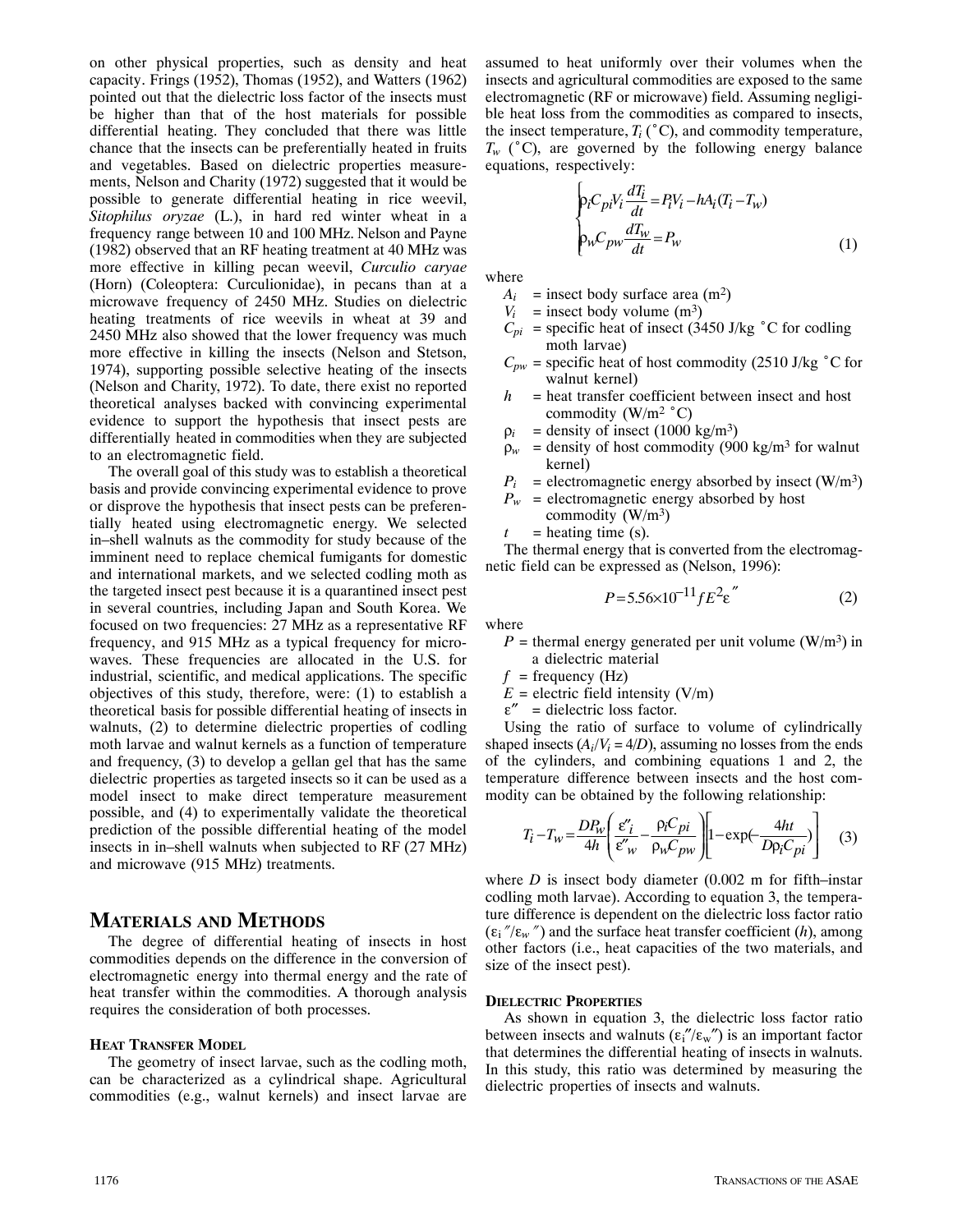# *Dielectric Properties Measurement System*

It is well known that dielectric properties of biomaterials change with temperature (Herve et al., 1998). The dielectric properties of walnuts, insects, and/or gellan gel were determined with a coaxial probe technique (Engelder and Buffer, 1991) over the frequency range from 1 to 1800 MHz and at temperatures between  $20^{\circ}$ C and  $60^{\circ}$ C in  $10^{\circ}$ C increments. A custom–built test cell (20 mm in inner diameter and 25 mm in height) for sample temperature control was connected with an impedance/material analyzer (model 4291B, Hewlett Packard, Santa Clara, Cal., with Innovative Measurement Solutions software). The sample was confined in a stainless steel cell to allow the coaxial probe to fit into the cell and to be in close contact with the sample (fig. 1). The sample temperature was controlled by circulating water from a temperature–controlled water bath (model 1157, VWR Scientific Products, Niles, Ill.) through the cell jacket. The sample temperature was measured by a type–T thermocouple (0.8 mm diameter and 0.8 s response time) and used as a feedback for the water bath. The circulating water was adjusted to a rate of 15 L/min, and the sample temperature was raised to a desired level at each step in 10 min.

Before making dielectric properties measurements, the impedance analyzer (Hewlett Packard, Santa Clara, Cal.) was calibrated with a standard air–short–triple deionized water calibration procedure. Typical error of the system was 5%. Dielectric properties of butyl alcohol at  $20^{\circ}$ C were measured to validate the accuracy of the system because dielectric properties of this solution are well documented (Garg and Smyth, 1965). The dielectric constant and loss factor of the butyl alcohol obtained by Garg and Smyth (1965) were compared with those measured in this study at  $20^{\circ}$ C before the dielectric properties measurements were made on insects, gellan gel, and walnut kernels.

# *Dielectric Properties Measurement Procedure*

Fifth–instar codling moth larvae were reared at the USDA–ARS Yakima Agricultural Research Laboratory in Wapato, Washington, and shipped overnight to Washington State University for dielectric properties measurement and RF treatment tests. Prior to dielectric properties measurements, the larvae were placed in a vial (27 mm diameter) and minced to obtain  $30 \text{ cm}^3$  of slurry, which was used to fill the measurement cell (fig. 1). Tests with the larvae slurry were conducted as quickly as possible to minimize degradation of the hemolymph and other constituents. Walnut kernels were



**Figure 1. Schematic diagram of the dielectric properties measurement system (not to scale).**

powdered with a blender. An adequate amount of kernel powder was pressed into the cell to reduce the voids between the probe and the sample. Dielectric properties data for insects and walnuts were determined in duplicate.

#### **TEMPERATURE UNIFORMITY**

Before determining preferential heating of insects in walnuts when exposed to RF or microwave heating, we first determined temperature uniformity of twenty in–shell walnuts during RF heating. A 6 kW, 27 MHz pilot–scale RF system (COMBI 6–S, Strayfield International, Wokingham, U.K.) was used for heating of walnuts (fig. 2). Samples were placed between two parallel plate electrodes. The separation of the electrodes was changed to adjust RF power coupled to the sample. Twenty in–shell walnuts were placed in one layer on a plastic supporter made of polyvinyl chloride (PVC). Kernel temperatures of five walnuts, one located in the center and four at the corners of the supporter were measured by using fiber–optic sensors (UMI, FISO Technologies, Saint– Foy, Quebec, Canada). The sensors were inserted through pre–drilled holes in the shell. This system had 20 Hz sampling rate, 0.01% temperature resolution, and 0.5% accuracy of full–scale measurement.

# **MEASUREMENT OF PREFERENTIAL HEATING** *Model Insect Development*

We developed model insects because inserting temperature probes into a live insect caused loss of body fluid, which would affect the accuracy of insect temperature measurements. Our model insect was a gellan gel having dielectric properties and thermal properties similar to those of codling moth larvae. In preparing the gel, gellan gum powders (Kelcogel, Kelco Division, Merck and Co., San Diego, Cal.) were dispersed in deionized water with a magnetic stirrer. Based on previous work (Ikediala et al., 2002), a 0.17% salt solution was added to the gel to produce dielectric properties similar to insects. The gellan dispersion was heated to  $90^{\circ}$ C so that polymers were fully dissolved. Calcium chloride was added to the hot gellan gum solution, and the gel was formed upon cooling by air at ambient temperature. Mechanical and gelation properties of gellan gel have been discussed in detail in Tang et al. (1995, 1996, 1997). Dielectric properties of the gellan gel samples were measured by the same procedure used for insects to confirm that the resulting gel had dielectric properties similar to the codling moth larvae over the temperature range from  $20^{\circ}$ C to  $60^{\circ}$ C.

# *Temperature Measurement*

For each test run, two insect–size gellan gel cylinders were secured in voids of kernels. The two halves of the walnut shells were then glued together to simulate an intact walnut.



**Figure 2. Schematic diagram for radio frequency treatments on in–shell walnuts for temperature uniformity and differential heating tests.**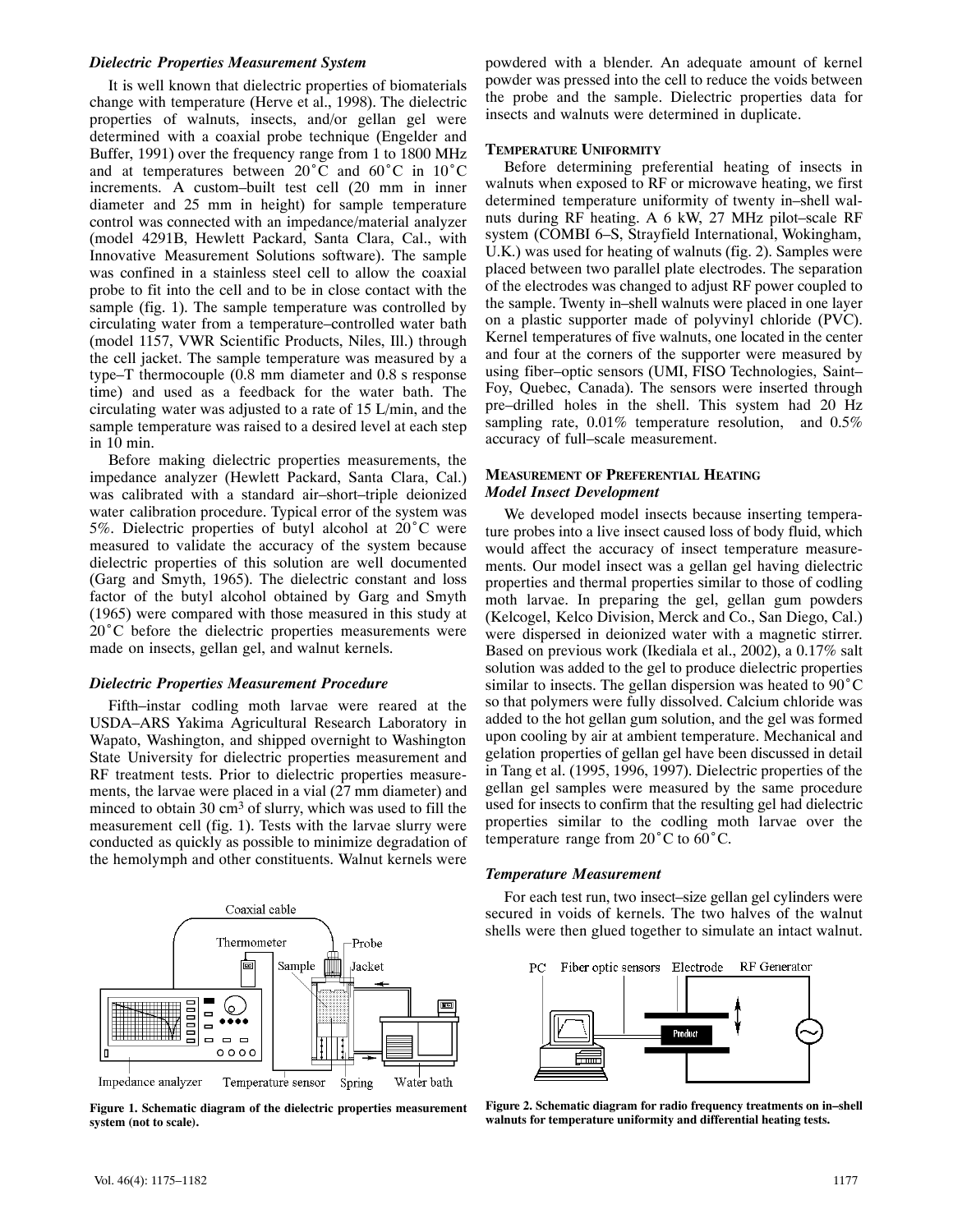Fiber optic temperature sensors (UMI, FISO Technologies Inc., Saint–Foy, Quebec, Canada) were inserted through pre–drilled holes in the shell to measure walnut kernel and gel temperatures. Probes were arranged in pairs: one of each pair measured gel temperature, and the other measured walnut kernel temperature in each walnut shell. To validate the temperature difference between walnut kernels and insects, a small amount of insect slurry was also made from about 5 to 8 codling moth larvae and sealed with PE film. Temperatures of both the insect slurry and the walnut kernel during the RF heating were recorded at an interval of 1 s.

A pilot–scale microwave system (Model IV–5, Microdry Inc., Crestwood, Ky.) was used to study the differential heating of insects in walnuts at 915 MHz. The same procedure was followed as was used for the RF system. The tests were repeated twice.

# **RESULTS AND ANALYSES DIELECTRIC PROPERTIES**

ELECTRIC PROPERTIES<br>Figure 3 shows the dielectric constant ( $\varepsilon$ ) and loss factor  $(\epsilon'')$  of the butyl alcohol at 20<sup>°</sup>C obtained in this study and by Garg and Smyth (1965). Similarly shaped dielectric properties curves and a peak loss factor at about 250 MHz were observed in both studies. Our measurement agreed reasonably well with the published data, with largest relative differences between the two measurements being 18.7% and 18.3%, respectively, for the dielectric constant and loss factor (at 250 MHz). This comparison demonstrates that the measurement results obtained by the impedance analyzer were reliable and the sample size in the cell was adequate for dielectric properties measurements.

The dielectric loss factor ( $\varepsilon$ ") of fifth–instar codling moths measured at five temperatures is shown in figure 4. The loss factor decreased with increasing frequency, reaching about 12 at 1800 MHz. The loss factor of codling moth larvae increased with temperature, especially at low frequencies. This was due mainly to the increase in ionic conduction at high temperatures (Tang et al., 2002). Increasing dielectric loss factor with temperature often results in a well known phenomenon, commonly referred to as "thermal runaway" (Metaxas and Meredith, 1983, pp. 54–56), in which a preferentially heated subject in an electromagnetic field accelerates heating as its temperature rises.



**20C obtained by Garg and Smyth (1965) and this study.**



**Figure 4. Dielectric loss factor of codling moth larvae (slurry) at five temperatures (means of two replicates).**

Figure 5 shows the loss factor of walnut kernels over the Figure 3 shows the loss factor of wannum kernels over the frequency range from 1 to 1800 MHz at five temperatures.<br>The  $\varepsilon$   $\prime\prime$  values were less than 1 at frequencies below The  $\varepsilon$ " values were less than 1 at frequencies below 100 MHz. The  $\varepsilon$ " values peaked in the range between 500 and 1000 MHz. The peak value of  $\varepsilon$ " for walnut kernels decreased with increasing temperature, during which the frequency corresponding to the peak  $\varepsilon''$  shifted to a higher value. This temperature–dependent trend is typical of polar molecules (Feng et al., 2002). At any selected frequency in the tested range, the loss factor of the walnut kernel generally decreased with increasing temperature. That is, for a given electromagnetic field intensity, higher temperature walnuts will absorb less energy than cooler ones, resulting in improved heating uniformity.

Compared to codling moth larvae, the loss factor values of walnuts were much smaller because of high oil content and less moisture in walnut kernels. It is clear from figures 5 and 6 that the difference in the value of the  $\varepsilon$ " between codling moth larvae and walnut kernels was much larger at lower frequencies than at microwave frequencies, suggesting a better potential for preferential heating of insects in walnuts when using lower frequency treatments.

Table 1 presents the mean and standard deviation values of the dielectric constant and the loss factor of codling moth



**Figure 5. Dielectric loss factor of walnut kernels as a function of frequency at five temperatures (means of two replicates).**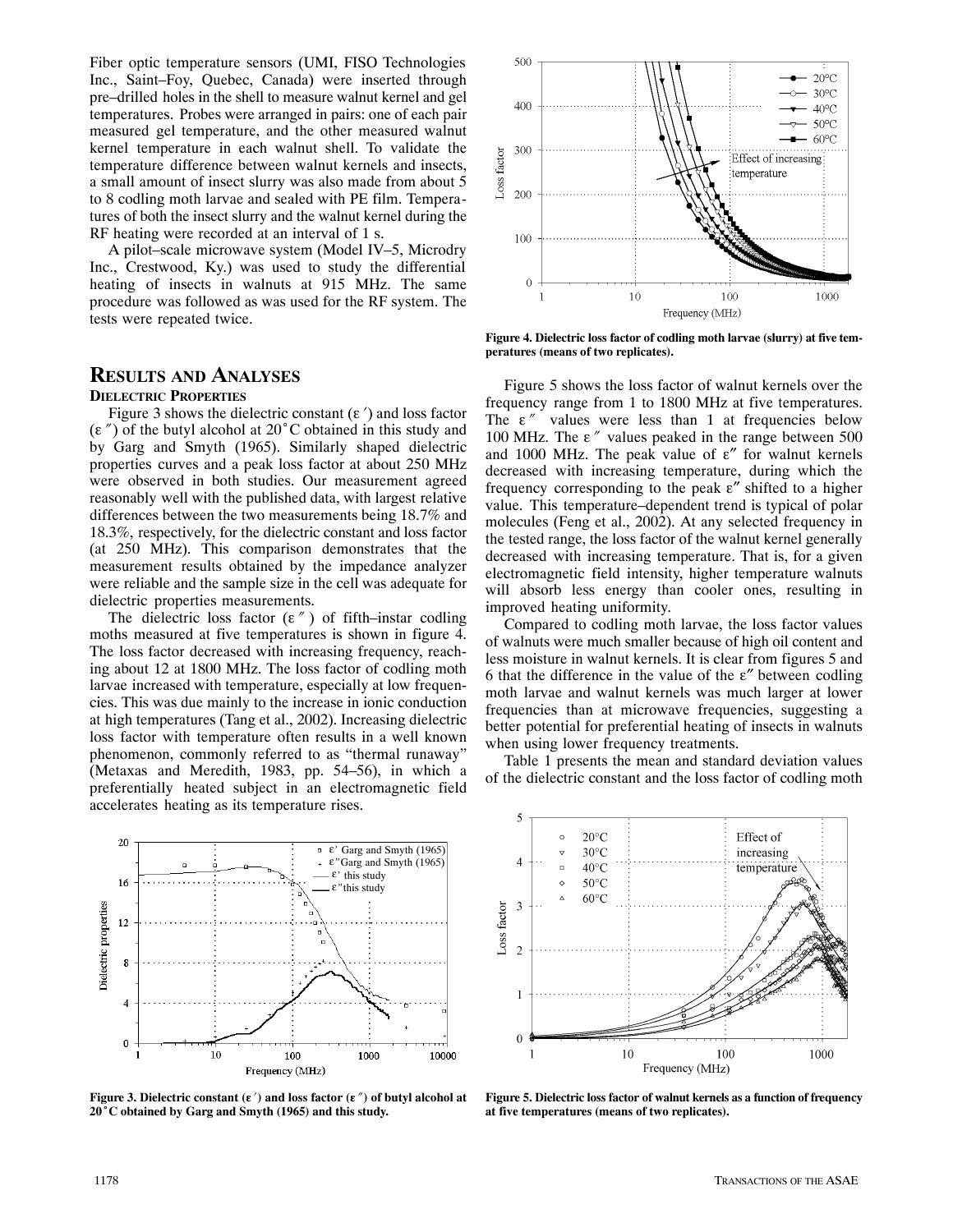

**Figure 6. Predicted temperature difference between insects and walnuts as a function of dielectric loss factor ratios and heat transfer coefficients (***h***) after treatments at 0.27 kW/kg for 3 min.**

larvae, gellan gel, and walnut kernels at five temperatures and five frequencies. Gellan gel with 0.17% salt content had a slightly smaller loss factor than codling moth larvae at all tested temperatures. Therefore, using this gellan gel as model insects would slightly underestimate the temperature difference between the insect and the walnut. The loss factors of codling moths and gellan gel at 27 MHz increased with increasing temperature, suggesting that both materials at high temperatures enhanced the heating due to increasing energy absorption. The loss factor ratio of gellan gel to energy absorption. The foss factor failt of genan ger to<br>walnut kernels at 20°C was 397 at 27 MHz and 4 at 915 MHz.<br>The  $\varepsilon$  "values for codling moth (11.7 to 19.1), gellan gel (7.9 to 10.8), and walnut kernels (1.8 to 2.8) varied a little at 915 MHz for temperatures from  $20^{\circ}$ C to  $60^{\circ}$ C.

# **PREDICTED TEMPERATURE DIFFERENCES**

Figure 6 shows the predicted temperature difference between insects and walnut kernels as a function of dielectric loss factor ratios (from 1 to 400) and heat transfer coefficients (from 100 to 900 W/m<sup>2</sup> °C) after 3 min dielectric heating at 0.27 kW/kg. The range of loss factor ratio depicted in figure 6 covered the measured values for insects and walnuts at 27 MHz (point A) and 915 MHz (point B). The most reasonable values of heat transfer coefficients were selected based on poor and good contacts between insects and walnut kernels (Dincer, 1997). The heat transfer coefficient was around 50 W/m<sup>2</sup> °C for pure air heating (Tang et al., 2000) and 1000 W/m<sup>2</sup> °C for two metals in close contact with each other (Incropera and DeWitt, 1996). The temperature difference increased with increasing loss factor ratio, especially for the smallest heat transfer coefficient (100 W/m<sup>2 $\degree$ </sup>C). When the values of heat transfer coefficients were large  $(\geq 700 \text{ W/m}^2)$  $^{\circ}$ C), the temperature difference was less than  $8^{\circ}$ C even when the dielectric loss factor of the insect was 400 times larger than that of walnuts. When the heat transfer coefficient (*h*) was 500 W/m<sup>2</sup> °C, the temperature difference between insects and kernels was about  $12.7^{\circ}$ C and  $0.1^{\circ}$ C, respectively, at loss factor ratios of 397 (for 27 MHz) and 4 (for 915 MHz). The prediction also suggested that the temperature difference at 915 MHz was  $0.3^{\circ}$ C even when the loss factor of the insect was 10 times larger than that of walnuts. It is clear from this example that the difference between loss factors of insect pests and host commodities cannot be used as the only criterion to predict preferential heating. The above analysis also suggests that preferential heating of insect larvae is likely to occur at 27 MHz, not at 915 MHz.

#### **EXPERIMENTAL TEMPERATURE UNIFORMITY**

Figure 7 shows the walnut kernel temperature profiles at five locations in one layer when heated at 27 MHz at a power intensity of 0.6 kW/kg. The mean and standard deviation of measured temperatures in five kernels were  $52.2^{\circ}$ C  $\pm 1.0^{\circ}$ C at the end of the heat treatment. Due to heat loss to the ambient air, the average walnut kernel temperature dropped to  $48.9^{\circ}$ C  $\pm$  1.4 °C in 3.3 min after RF energy was turned off. The temperature of the walnut in the center (position 3) was slightly higher than that of those at the four corners. The data presented in figure 7 about temperature variation in walnut kernels provided baseline information for us to evaluate preferential heating of insects.

Table 1. Dielectric properties (mean  $\pm$ SD) of codling moth larvae (slurry), gellan **gel (0.17% NaCl) and walnut kernel at five temperatures and frequencies.**

|          | ger (0.17 % inacti) and wantut kerner at live temperatures and requencies. |                |                |                                                   |                |                |                                          |                  |                 |                |                |  |  |
|----------|----------------------------------------------------------------------------|----------------|----------------|---------------------------------------------------|----------------|----------------|------------------------------------------|------------------|-----------------|----------------|----------------|--|--|
|          | Temp.                                                                      |                |                | Dielectric Constants at Indicated Frequency (MHz) |                |                | Loss Factor at Indicated Frequency (MHz) |                  |                 |                |                |  |  |
| Material | $(^{\circ}C)$                                                              | 27             | 40             | 100                                               | 915            | 1800           | 27                                       | 40               | 100             | 915            | 1800           |  |  |
| Codling  | 20                                                                         | $71.5 \pm 0.9$ | $64.9 \pm 0.9$ | $56.3 \pm 0.1$                                    | 47.9 $\pm$ 0.2 | $44.5 \pm 0.1$ | $238.1 \pm 0.1$                          | $163.3 \pm 0.4$  | $68.5 \pm 0.3$  | $11.7 \pm 0.1$ | $12.0 \pm 0.2$ |  |  |
| moth     | 30                                                                         | $71.5 \pm 0.1$ | $63.9 \pm 0.2$ | $54.1 \pm 0.9$                                    | $45.9 \pm 0.9$ | $42.9 \pm 0.9$ | $277.8 \pm 8.5$                          | $190.2 \pm 5.4$  | $79.4 \pm 2.0$  | $12.5 \pm 0.4$ | $11.7 \pm 0.3$ |  |  |
|          | 40                                                                         | $73.8 \pm 0.1$ | $64.5 \pm 0.1$ | $53.2 \pm 0.6$                                    | $44.6 \pm 0.6$ | $41.6 \pm 0.4$ | $332.4 \pm 16.3$                         | $227.5 \pm 10.5$ | $94.7 \pm 3.9$  | $13.9 \pm 0.5$ | $11.9 \pm 0.3$ |  |  |
|          | 50                                                                         | $79.3 \pm 1.1$ | $68.5 \pm 1.6$ | $54.9 \pm 1.5$                                    | $45.6 \pm 1.5$ | $42.7 \pm 1.5$ | $422.5 \pm 5.9$                          | $288.6 \pm 4.4$  | $119.6 \pm 1.9$ | $16.5 \pm 0.3$ | $13.2 \pm 0.3$ |  |  |
|          | 60                                                                         | $84.5 \pm 2.5$ | $71.5 \pm 2.9$ | $55.6 \pm 2.6$                                    | $45.0 \pm 2.4$ | 41.9 $\pm$ 2.2 | $511.3 \pm 26.6$                         | $349.1 \pm 18.3$ | $144.4 \pm 7.5$ | $19.1 \pm 1.0$ | $14.2 \pm 0.7$ |  |  |
| Gellan   | 20                                                                         | $82.5 \pm 0.3$ | $81.9 \pm 0.3$ | $79.2 \pm 0.6$                                    | $77.8 \pm 0.6$ | $77.6 \pm 1.1$ | $220.5 \pm 2.7$                          | $149.2 \pm 1.7$  | 59.8 $\pm$ 0.5  | $7.9 \pm 2.9$  | $9.8 \pm 1.1$  |  |  |
| gel      | 30                                                                         | $80.5 \pm 0.5$ | $79.5 \pm 0.5$ | $76.7 \pm 0.9$                                    | $75.4 \pm 1.0$ | $75.3 \pm 1.4$ | $256.8 \pm 3.5$                          | $173.8 \pm 2.3$  | 69.4 $\pm$ 1.3  | $8.2 \pm 3.0$  | $8.8 \pm 1.0$  |  |  |
|          | 40                                                                         | 78.1 ±0.2      | $77.0 \pm 0.3$ | $73.9 \pm 0.8$                                    | $72.6 \pm 0.9$ | $72.6 \pm 1.4$ | $301.5 \pm 2.1$                          | $203.8 \pm 1.6$  | $81.3 \pm 1.0$  | $8.9 \pm 3.0$  | $8.3 \pm 1.0$  |  |  |
|          | 50                                                                         | $76.0 \pm 0.0$ | $74.5 \pm 0.1$ | $71.3 \pm 0.5$                                    | $70.0 \pm 0.8$ | $70.1 \pm 1.3$ | $346.6 \pm 0.5$                          | $234.1 \pm 0.7$  | $93.4 \pm 0.7$  | $9.8 \pm 3.1$  | $8.1 \pm 1.1$  |  |  |
|          | 60                                                                         | 74.1 $\pm 0.2$ | $72.2 \pm 0.1$ | $68.8 \pm 0.5$                                    | $67.4 \pm 0.8$ | $67.5 \pm 1.3$ | $393.6 \pm 1.7$                          | $265.7 \pm 1.5$  | $105.8 \pm 1.0$ | $10.8 \pm 3.1$ | $8.2 \pm 1.1$  |  |  |
| Walnut   | 20                                                                         | $4.9 \pm 0.0$  | $4.8 \pm 0.0$  | $4.3 \pm 0.2$                                     | $2.2 \pm 1.6$  | $2.8 \pm 0.7$  | $0.6 \pm 0.0$                            | $0.7 \pm 0.1$    | $1.2 \pm 0.1$   | $2.8 \pm 0.1$  | $1.7 \pm 0.2$  |  |  |
| kernel   | 30                                                                         | $5.0 \pm 0.1$  | $4.9 \pm 0.1$  | $4.4 \pm 0.1$                                     | $2.1 \pm 0.3$  | $2.9 \pm 0.2$  | $0.5 \pm 0.1$                            | $0.6 \pm 0.1$    | $0.9 \pm 0.1$   | $2.7 \pm 0.1$  | $1.4 \pm 0.2$  |  |  |
|          | 40                                                                         | $5.1 \pm 0.1$  | $5.1 \pm 0.1$  | $4.5 \pm 0.1$                                     | $3.0 \pm 0.1$  | $3.2 \pm 0.0$  | $0.4 \pm 0.0$                            | $0.6 \pm 0.1$    | $0.7 \pm 0.1$   | $2.3 \pm 0.1$  | $1.1 \pm 0.2$  |  |  |
|          | 50                                                                         | $5.2 \pm 0.1$  | $5.1 \pm 0.0$  | $4.6 \pm 0.0$                                     | $3.4 \pm 0.0$  | $3.5 \pm 0.0$  | $0.3 \pm 0.1$                            | $0.5 \pm 0.1$    | $0.6 \pm 0.0$   | $2.0 \pm 0.0$  | $1.1 \pm 0.1$  |  |  |
|          | 60                                                                         | $5.3 \pm 0.0$  | $5.2 \pm 0.0$  | $4.7 \pm 0.0$                                     | $3.8 \pm 0.0$  | $3.7 \pm 0.0$  | $0.4 \pm 0.1$                            | $0.5 \pm 0.0$    | $0.5 \pm 0.0$   | $1.8 \pm 0.0$  | $1.0 \pm 0.1$  |  |  |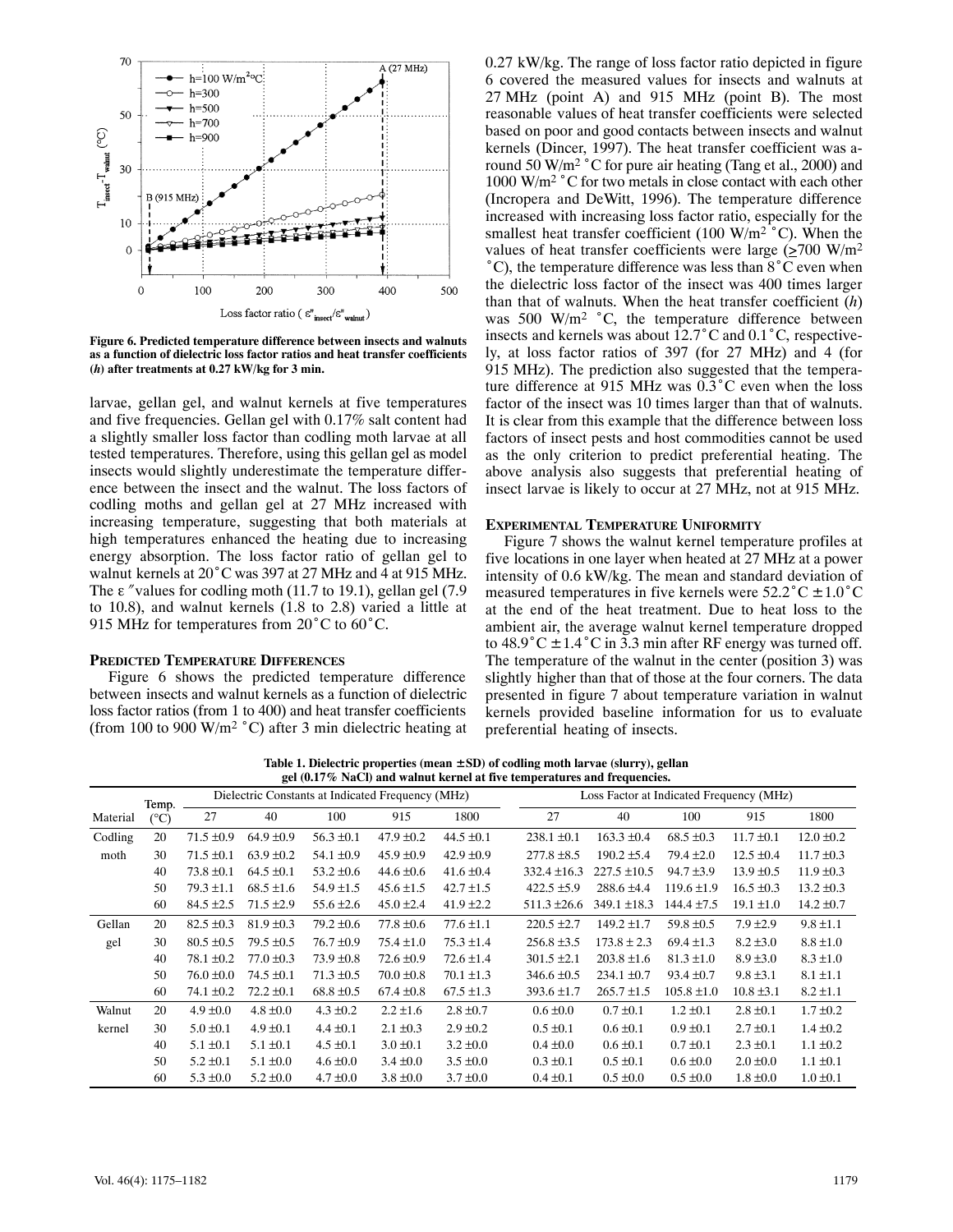

**Figure 7. Walnut kernel temperatures at five different locations (position 3** is in the center) in one layer when subjected to 27 MHz heating  $(P = 0.6$ **kW/kg).**

#### **MEASURED DIFFERENTIAL HEATING AT 27 MHZ**

Figure 8 shows a typical temperature–time history of gellan gel (size of a fifth–instar codling moth larvae) and walnut kernels when heated in the 27 MHz system at a power level of 0.53 kW/kg. At the beginning of the 5 min heating, the gellan gel temperature increased much more rapidly than the walnut kernel temperature, showing significant preferential heating of the gel. As the heating progressed, the heating rate of the gel gradually decreased, probably due to cooling by evaporation of water. The gel temperature decreased rapidly once the RF heating was stopped after the 5 min RF heating. The walnut kernel temperature, on the other hand, increased linearly with heating time, and then remained constant or decreased slightly after the RF power was turned off. The mean and standard deviation values for the final temperature difference between the gellan gel and walnut kernels were  $12.6^{\circ}$ C and  $0.9^{\circ}$ C, respectively. The mean temperature difference was close to the value of  $12.0^{\circ}$ C predicted by equation 3 when the dielectric loss factor ratio (397) at 27 MHz and  $h = 500$  W/m<sup>2</sup> °C were used. The heating rate for gellan gel was 1.4 to 1.5 times faster than that for walnut kernels. Figure 9 shows the differential heating of the gellan gel in walnut kernels at two RF power levels. The final temperature difference between the gellan gel and the walnut



**Figure 8. Typical temperature profiles of walnut kernels and gellan gel**  $(0.17\%$  NaCl) when subjected to 27 MHz heating  $(P = 0.53 \text{ kW/kg})$ .



**Figure 9. Typical temperature profiles of walnut kernels and gellan gel (0.17% NaCl) when subjected to 0.73 kW/kg and 0.53 kW/kg at 27 MHz.**

kernel increased from  $15.9^{\circ}$ C to  $21.2^{\circ}$ C, and the corresponding heating rate for the gellan gel increased from 1.4 to 1.7 times that for walnut kernels, when the RF power was increased from 0.53 to 0.73 kW/kg. Therefore, high RF power enhanced the differential heating of the model insect in walnuts due mainly to reduced total heat loss from the gel in the short period of time to reach the desired final temperature.

Figure 10 shows a temperature–time history for codling moth larvae (a slurry made from 5 to 8 fifth–instar codling moth larvae) and walnut kernels when subjected to the 27 MHz heating at 0.67 kW/kg. We again observed preferential heating of insects in walnuts; the temperature difference between insects and walnut kernels was as high as  $14.3^{\circ}$ C  $\pm 1.1^{\circ}$ C. The heating rate for the insect slurry was 1.4 to 1.5 times faster than for walnut kernels. This further confirms that the insects were indeed preferentially heated in walnuts at 27 MHz. Although the dielectric loss factor of insects was several hundred times larger (238 vs. 0.6 at  $20^{\circ}$ C) than walnut kernels at 27 MHz, we only detected 1.4 to 1.7 times preferential heating of insects in walnuts. As suggested in our prediction model, this was the result of the larger specific heat and higher density of insects compared to the walnuts, and the large surface–to–volume ratio of the insect body that results in significant heat loss to walnut kernels.



**Figure 10. Typical temperature profiles of walnut kernels and codling** moth slurry when subjected to 27 MHz  $(P = 0.67 \text{ kW/kg})$ .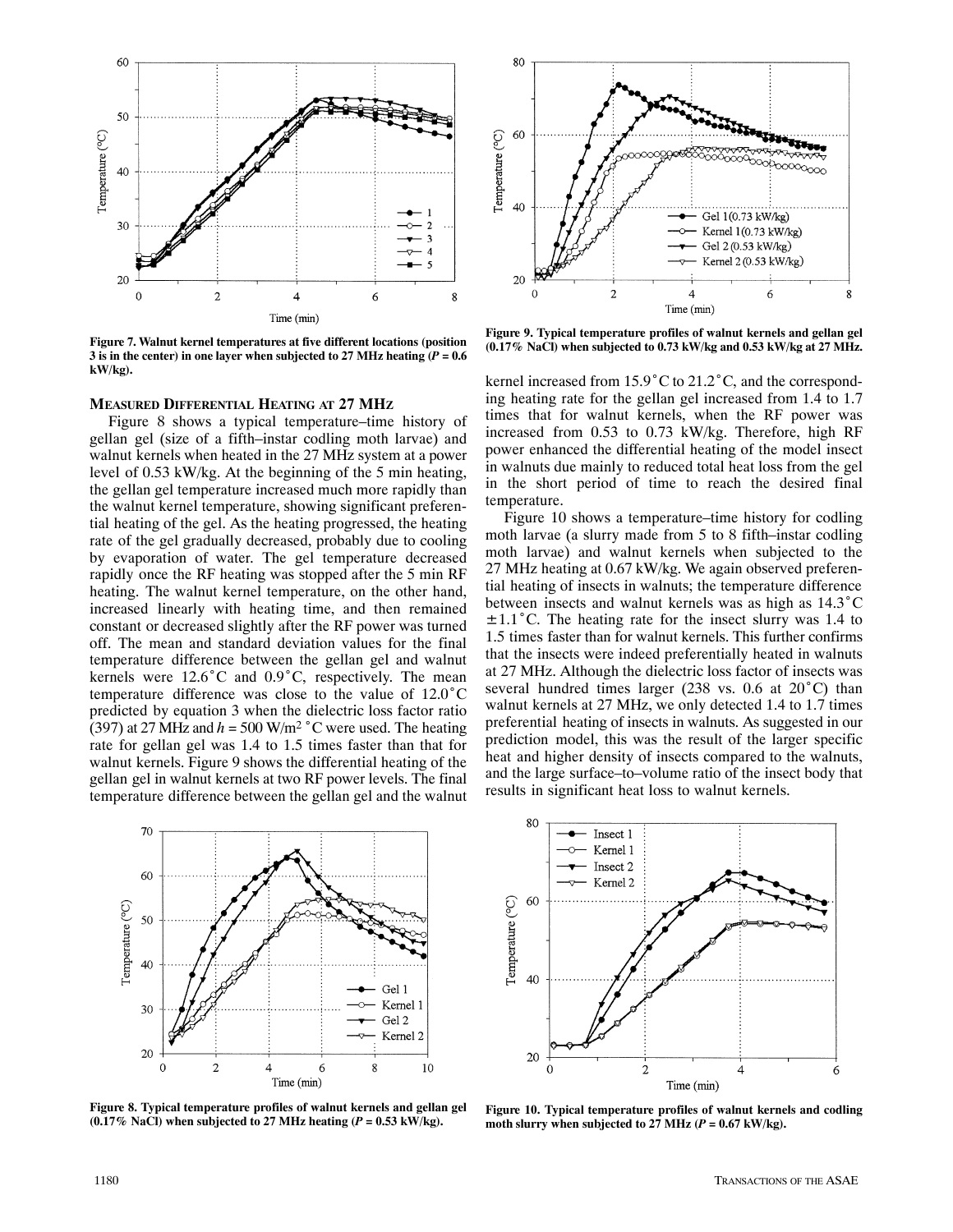# **MEASURED DIFFERENTIAL HEATING AT 915 MHZ**

Figure 11 shows the temperature–time history of the gel and walnut kernels when subjected to 915 MHz heating with a power of 0.33 kW/kg, which was the maximum microwave power that we were able to couple into the sample with our unit. Even though the dielectric loss factor of the model insects was 4 times larger than walnut kernels  $(\epsilon_i'' / \epsilon_w'' = 4)$ at 915 MHz, there was no detectable preferential heating of insects in walnuts. In fact, in all cases the walnut kernel temperature was very close to that of the gel at the end of the microwave heating. The mean and standard deviation values of the temperature difference between the gel and the walnut kernel were  $-1.4^{\circ}$ C and  $2^{\circ}$ C, respectively. This was consistent with what we predicted by equation 3 when the dielectric loss factor ratio (4) at 915 MHz and  $h = 500$  W/m<sup>2</sup> °C were used (fig. 6). The above observations suggest that preferential heating did not occur at microwave frequencies. Nelson and Payne (1982) also stated that dielectric heating at 40 MHz should be more effective in killing pecan weevil in pecans than heating at 2450 MHz.

### **RESULTS FROM RF TREATMENTS OF INFESTED WALNUTS**

Our earlier studies on RF treatments of in–shell walnuts infested with fifth–instar codling moths also support the hypothesis that insects are preferentially heated at 27 MHz. Table 2 summarizes measured walnut kernel temperatures and observed insect mortalities under two different treatment conditions in a 27 MHz pilot–scale system. For a 2 min RF treatment at 0.27 kW/kg, the mean, standard deviation, and minimum final temperatures of walnut kernels were  $42.6^{\circ}$ C,  $2.5^{\circ}$ C, and  $39^{\circ}$ C, respectively (Wang et al., 2001a). For a 3 min RF treatment with the same power intensity, the mean, standard deviation, and minimum final temperatures of walnut kernels were  $53.3^{\circ}$ C,  $3.6^{\circ}$ C, and  $49^{\circ}$ C, respectively. If insects had the same initial temperature as that of walnut kernels, then based on previously determined thermal death kinetic data reported by Wang et al. (2002a), we would expect a mortality range of 10% to 20% for the 2 min RF treatment and 70% to 100% for the 3 min RF treatment after a 5 min holding period. But instead, we observed  $78.6\% \pm 6\%$ mortality for the 2 min RF treatment and a consistent 100% mortality for the 3 min RF treatment. The much higher observed mortalities can only be explained by preferential



**Figure 11. Typical temperature profiles of walnut kernels and gellan gel**  $(0.17\%$  NaCl) when subjected to 915 MHz heating  $(P = 0.33$  kW/kg).

heating of insects, because there is no reported evidence that RF energy at 27 MHz or in this vicinity has any nonthermal lethal effect on insects. Based on thermal death time kinetic data provided by Wang et al. (2002a), we estimate that codling moths should have experienced at least  $7^{\circ}$ C higher mean temperature than the measured mean kernel temperature in the 2 min RF treatments (>1.3 times the heating rate of walnut kernels) to reach the observed 78.6%  $\pm 6\%$ mortality, and  $10.5^{\circ}$ C in the 3 min treatments to reach the observed 100% mortality.

It is evident that significant preferential heating of insects in walnuts can be used to our advantage when developing insect control treatments with RF energy to provide an adequate safety margin for insect pest control without causing thermal damage to product quality. It also allows us to design short–time processes to reduce the use of RF energy and increase product throughput.

The dielectric properties, size, and thermal capacitance of many economically important insect pests, such as Indianmeal moth, Mexican fruit fly, and navel orangeworm, are similar to those of codling moth (Wang et al., 2003), while the thermal and dielectric properties of dried fruits and nuts are generally similar (Feng et al., 2002; Wang et al., 2003). The loss factor of those insects is about two orders of magnitude larger than that of dried fruits and nuts at an RF frequency range between 20 and 40 MHz. We, therefore, expect differential heating of those insect pests in dried commodities when treating with RF energy. However, the dielectric loss factor of insect pests is less than one order of magnitude larger than or very close to that of fresh fruits at RF and microwave frequencies (20 to 2450 MHz) (Wang et al., 2003), so it is very unlikely that insects will be selectively heated in fresh products.

# **CONCLUSIONS**

We developed a theoretical model based on heat transfer and dielectric heating to predict preferential heating of insect pests in agricultural commodities. This model was used to predict differential heating of codling moths in dried in–shell walnuts at 27 and 915 MHz frequencies. Direct temperature measurements with model insects made of gellan gel with dielectric properties and thermal properties similar to those of codling moth larvae and tests with larger bodies of insect slurry revealed 1.4 to 1.7 times greater heating of insects than walnuts at 27 MHz. We predicted and detected no preferential heating of codling moth larvae at 915 MHz. Insect mortalities in earlier studies, in which infested in–shell walnuts were treated with 27 MHz RF energy, could be explained only by preferential heating of insects with insect heating rates at least 1.3 times those of walnuts.

**Table 2. Mortality of fifth–instar codling moth larvae after radio frequency treatments at 27 MHz on infested walnuts (Wang et al., 2001a).**

| Treatments<br>(heating/       |      | Measured Kernel<br>Temp. $(^{\circ}C)$ |      | <b>Insect Mortality</b><br>(%) |                                   |  |
|-------------------------------|------|----------------------------------------|------|--------------------------------|-----------------------------------|--|
| holding)                      | Mean | Min.<br>SD.                            |      |                                | Observed Estimated <sup>[a]</sup> |  |
| $2 \text{ min}/5 \text{ min}$ | 42.6 | 2.5                                    | 39.0 | 78.6                           | $10 \text{ to } 20$               |  |
| $3 \text{ min}/5 \text{ min}$ | 53.3 | 3.6                                    | 49.0 | 100                            | 70 to 100                         |  |

[a] Based on walnut temperature.